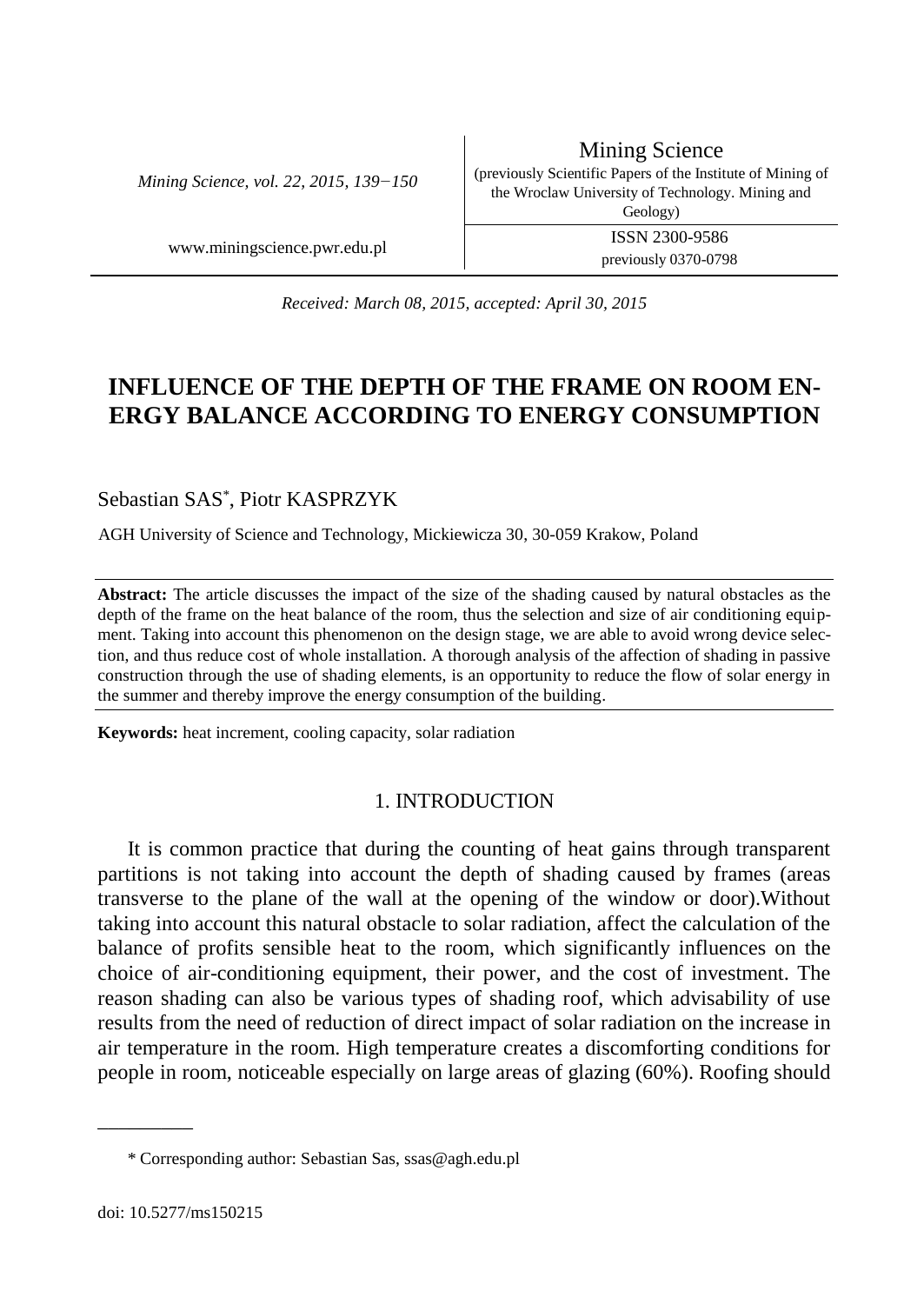be designed to create in summer greatest possible shading of windows (especially from the south), and during the winter, to allow access to solar radiation as greatest as possible. An example of analysis of the annual cooling energy demand (kWh) for different sizes of area of glazing (30, 60%) for the three types of building partitions (Reinforced concrete 0.6 m, 0.19 m Styrofoam, Porotherm 0.3 m + insulating. 0.15 m), is shown in Fig. 1 and 2.



Fig. 1. Annual energy demand for cooling energy for the three types of walls (glazing 30%) with and without roofing



Fig. 2. Annual energy demand for cooling energy for the three types of walls (glazing 60%) with and without roofing

Fig. 1 and 2 shows that for analized partitions at 30% of glazing, roofing regardless of the type of wall reduces the energy balance of the room by about 17%. But for 60% of glazing, decrease in energy demand was 24%, as well as the need for airconditioning energy (Kucypera and Nowak, 2009).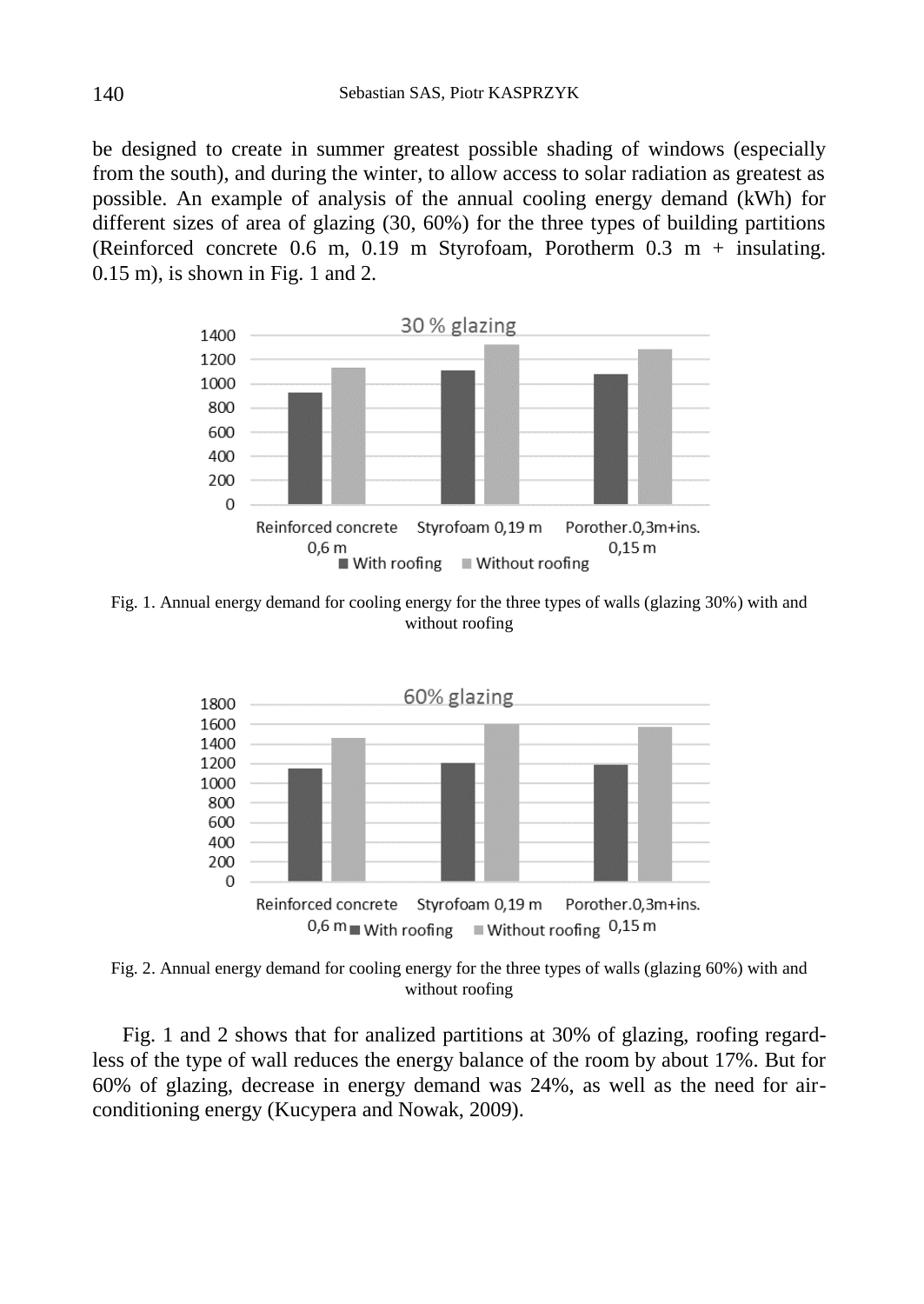# 2. THE METHODOLOGY OF THE RESEARCH PROCESS

The method of analysis was to determine the energy balance of the room for several types of frame depth - from 0.3 m to a depth of 0.0 (window flushed with the outer wall). By doing that, overall balance of heat gains for all rooms was created. In addition for selected loads, air balance due to the sensible heat gains was calculated. Then calculated the required theoretical power of cooler was calculated. The calculations were based on the formulas given in the literature.

The method of calculating heat gains from the sun, taking shading into account:

$$
Q_{OK} = F[\Phi_1 \cdot \Phi_2 \cdot (R_S \cdot J_C + R_C \cdot J_R) + K(t_Z - t_P)], W
$$
\n(1)

where

 $F$  – windows in the wall surface; for the room,  $m^2$ ,

 $\Phi_1$  – factor related to the participation of the glass in the window surface,

 $\Phi$  –factor related to the type of glass, number of windows, devices for protection from solar radiation,

 $J_C$ *J<sub>R</sub>* –the temporary value of the total solar radiation and scattered solar radiation (depending on the exposure direction and time of day), penetrating into the room through the double glass window made of normal glass for July 23,  $W/m^2$ ,

*RS*– the ratio of area which is absorbing solar radiation to whole area in the wall surface,

 $R_C$ – the ratio of shady area to whole area in the wall surface,

 $k$  – heat transfer coefficient for the window, W/m<sup>2</sup>·K,

 $t_p$ – inside room temperature,  $\mathrm{C}$ ,

 $t_z$  – outside air temperature,  $\mathrm{C}$ 

The method of shading calculation (Malicki, 1980):

The width of the shade vertical strip on the window caused by the recesses *a* and *d*:

$$
I_c = (d+a) \cdot t \cdot gB - e, m \tag{2}
$$

Horizontal shadow belt height, produced by the recesses a and c:

$$
h_c = (c+a) \cdot \frac{tgH}{\cos B} - b, m
$$
\n(3)

where

*a, b, c, d, e* - see Fig. 3.

*B* - The solar azimuth of a vertical wall (shown in Tab. 1.)

*H* - height of the sun (shown in Tab.1.)

Shaded surface is calculated from the formula: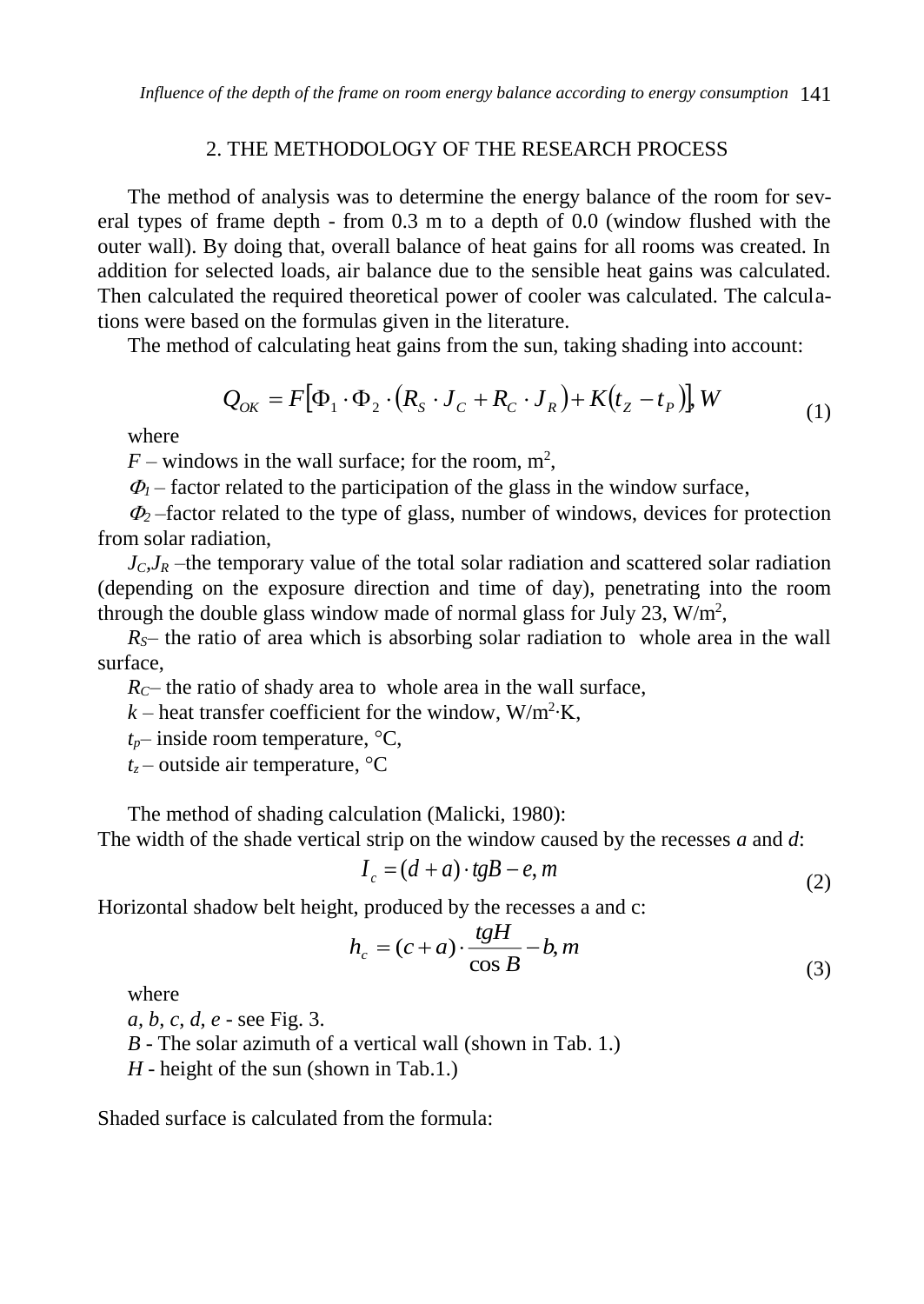$$
F_c = H \cdot I_c + (L - I_c) \cdot h_c, m^2 \tag{4}
$$

Sunlit surface of the window is determined from the formula

$$
F_s = H \cdot L - F_c, m^2 \tag{5}
$$

The ratio of the shaded area to the area of window, in the wall surface is:

$$
R_s = \frac{F_c}{H \cdot L} \tag{6}
$$

In contrast, the ratio of the area which is absorbing solar radiation to the area of window, in the wall surface is:

$$
R_c = 1 - R_s \tag{7}
$$



Fig. 3. Shading caused by recesses, *B* - azimuth of the sun, *H* - height of the sun, *Fc* - shaded area, *Fs* the area which is absorbing solar radiation, *L* - width of the window, *H* - height of the window, *hc*-height of the area which is absorbing solar radiation, *lc* - width of shading, and *a,b,c,d,e* - the size of the recesses

Table 1. The height H of the sun, the sun azimuth B [degrees], for Krakow

| Solar time                              |             |    | 10  |     | 12  | 1 <sub>2</sub><br>IJ | 14  | 15  | 16            | $\overline{\phantom{0}}$ | 18  | 19  | 20 |
|-----------------------------------------|-------------|----|-----|-----|-----|----------------------|-----|-----|---------------|--------------------------|-----|-----|----|
| $H$ – position of the<br>sun            | $\sim$<br>ັ | 46 | 54  | 60  | 62  | 60                   | 54  | 46  | $\sim$<br>، د | $\sim$<br>∼              | 18  |     |    |
| $B - solar$ azimuth of<br>vertical wall | 98          |    | 129 | 152 | 180 | 208                  | 231 | 249 | 262           | 274                      | 285 | 296 |    |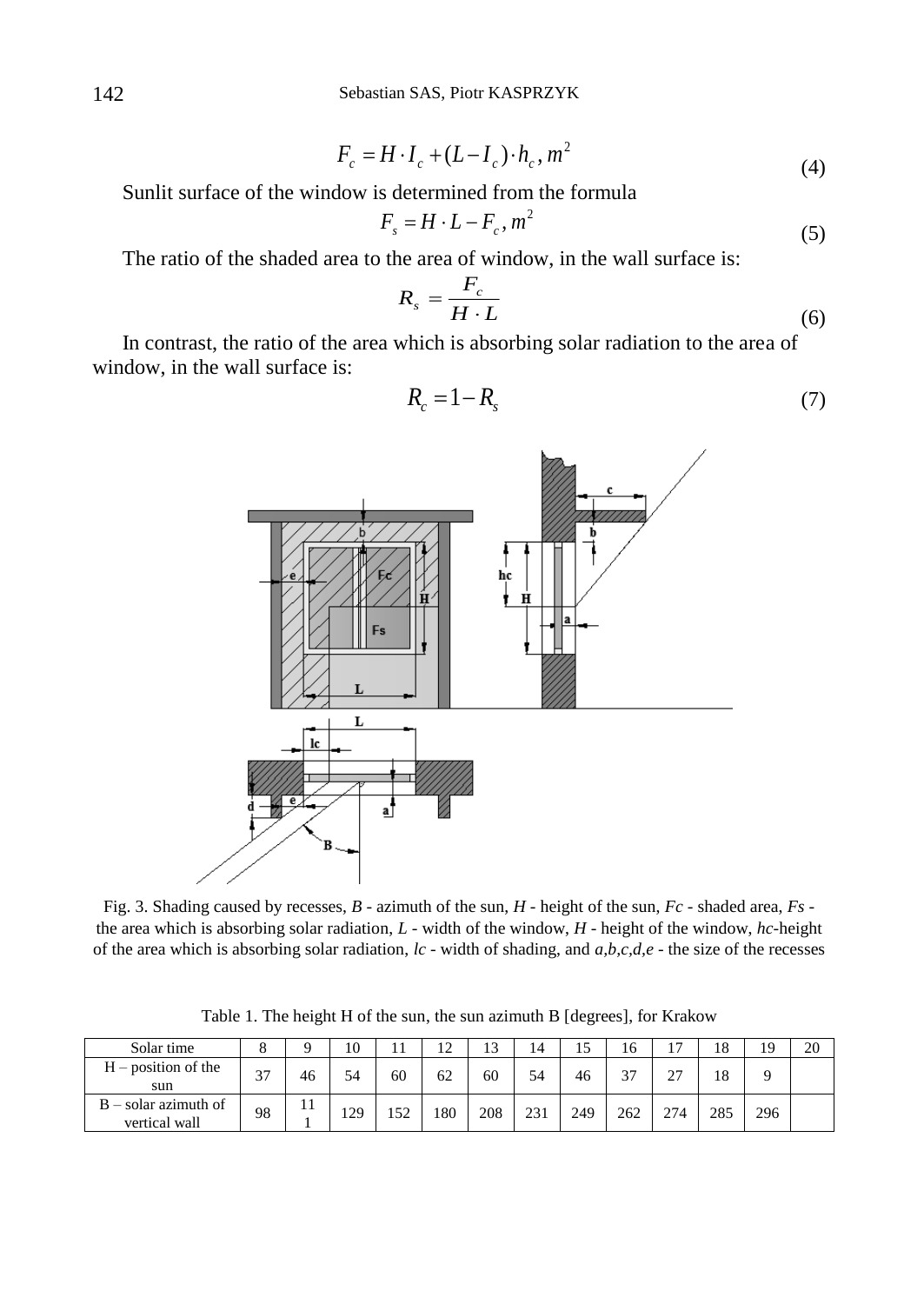# 3. DESCRIPTION OF THE MODEL

Building, for which the air-conditioning system is designed, is located in Krakow in the second climatic zone for the summer period where the clarity of the atmosphere determined (for the city of Krakow) is, as P4. The building has 2 floors. Calculations was carried out for the first floor, where surface of air conditioned the rooms is 184.5 m<sup>2</sup>. During determining the heat balance of the rooms heat gains derived from the people, heat gains from infiltration and lightning was taken into account. Transparent and opaque partitions are also included in the calculation. In addition, gains of heat from electrical equipment located in rooms was also included (Tab. 2). For the calculation of heat gains from people, assumed that the work performed by members of the household is considered to be light physical work (coincidence factor  $\varphi = 0.8$ ). Infiltration is assumed to be 0.2 air changes per hour in the room. Energy-efficient lighting with power of 25 W /  $m^2$  was installed (0.95 coincidence factor). Designing indoor air temperature is 24  $\degree$ C, its relative humidity – 50%. For the parameters of the outside air, respectively 30  $\degree$ C, 45%. In rooms where air conditioning is designed air exchange system top-top is used. Tab. 2 presents a brief description of rooms with number of people and devices installed in the rooms. Tab. 3 shows the characteristics and thermal conductivities of building partitions in presented building. Daily characteristics of solar radiation used in calculation was presented in Tab. 4.

| N.             | Type of room | Height | Total surface  | Number of<br>people | Volume of room | Installed devices |  |  |
|----------------|--------------|--------|----------------|---------------------|----------------|-------------------|--|--|
|                |              | m      | m <sup>2</sup> | OS.                 | m <sup>3</sup> | w                 |  |  |
|                | Sitting-room | 3.3    | 44.1           | 10                  | 145.5          | Televisor 150 W   |  |  |
| 2              | Room nr 1    | 3.3    | 26.0           | $\overline{4}$      | 85.8           | Televisor 150 W   |  |  |
| 3              | Hall         | 3.3    | 39.9           |                     | 131.7          |                   |  |  |
| $\overline{4}$ | Room nr 2    | 3.3    | 30.4           |                     | 100.4          | Computer 100 W    |  |  |
| 5              | Bathroom     | 3.3    | 12.9           |                     | 42.6           |                   |  |  |
| 6              | Room nr 3    | 3.3    | 18.9           | 2                   | 62.4           | Computer 100 W    |  |  |
|                | Room nr 4    | 3.3    | 12.3           |                     | 40.5           | Computer 100 W    |  |  |

Table 2. Characteristics of analyzed room

Table 3. Characteristics of chosen types of particles

| Type of particle | Type                                            | $\lambda$ W/m <sup>2</sup> K |
|------------------|-------------------------------------------------|------------------------------|
| Bearing walls    | Medium thickness                                | 0.25                         |
| Partition walls  | Lightweight design                              |                              |
| External windows | Plastic, double glazed, with no shading devices |                              |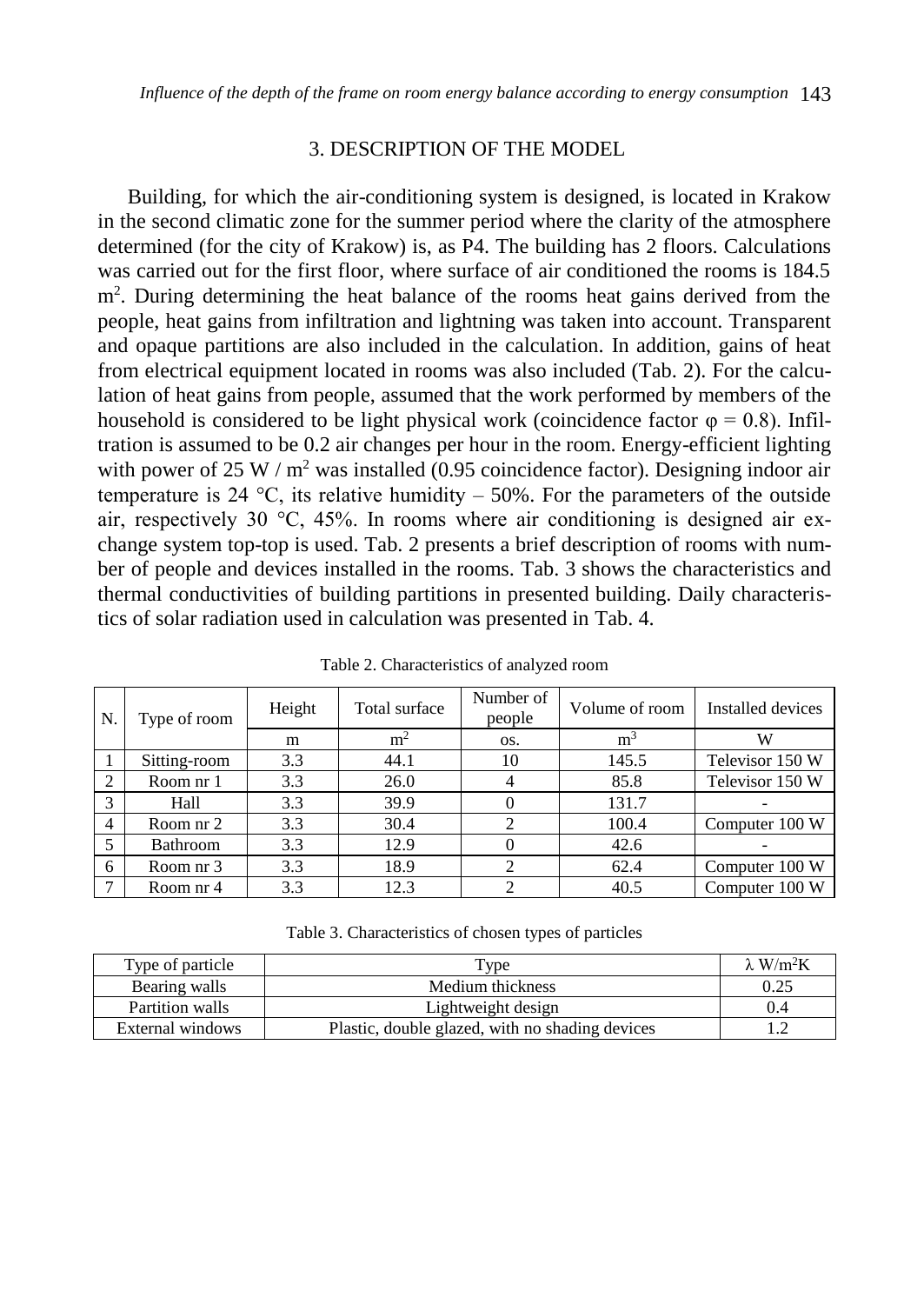| Orientation |     |     | 10  |     | 12  | 13  | 14  | 15  | 16  | Ξ   | 18  | 19  | 20 |
|-------------|-----|-----|-----|-----|-----|-----|-----|-----|-----|-----|-----|-----|----|
| N           | .17 | 136 | 150 | 158 | 160 | 158 | 150 | 136 | 117 | 110 | 142 | 91  |    |
| Е           | 582 | 566 | 480 | 336 | 160 | 158 | .50 | 136 | 117 | 93  | 66  | 35  |    |
|             | 199 | 328 | 441 | 515 | 542 | 515 | 441 | 328 | 199 | 93  | 66  | 35  |    |
| W           | 117 | 136 | 150 | 158 | 160 | 336 | 480 | 566 | 582 | 540 | 377 | 156 |    |
| Scattered   | .17 | 136 | 150 | 158 | 160 | 158 | .50 | 136 | 17  | 93  | 66  | 35  |    |

Table 4. Daily solar radiation in W/m<sup>2</sup>



Fig. 4. Diagram of the air-conditioned rooms

The results of the analyzes are presented in the form of graphs, showing the percentage ratio of the shaded window surface (blue) to the surface of window exposed on solar radiation. This directly affects on sunlight stream which comes to the interior. However, the most important information is a graph showing the percentage change in the heat balance for all rooms, and graph of theoretical demand for radiator power and its percentage change with increasing depth of the frames. The following graph (Fig. 3) is shown how the ratio of the shaded area to the sunlit changes depending on the depth of placement of the window in the wall for the window oriented towards the south. This ratio varies most in hours, in which the position of the sun in relation to the wall deviates from an angle of 90 ° relative to perpendicular surface. These results easily illustrate how the heat stream changes, including direct radiation into the room, which is directly proportional to the size of insolation. For 0.3 m size frame, area which is absorbing solar radiation for noon decreased by nearly 35% while for hour 16 solar time this value has decreased by 70%.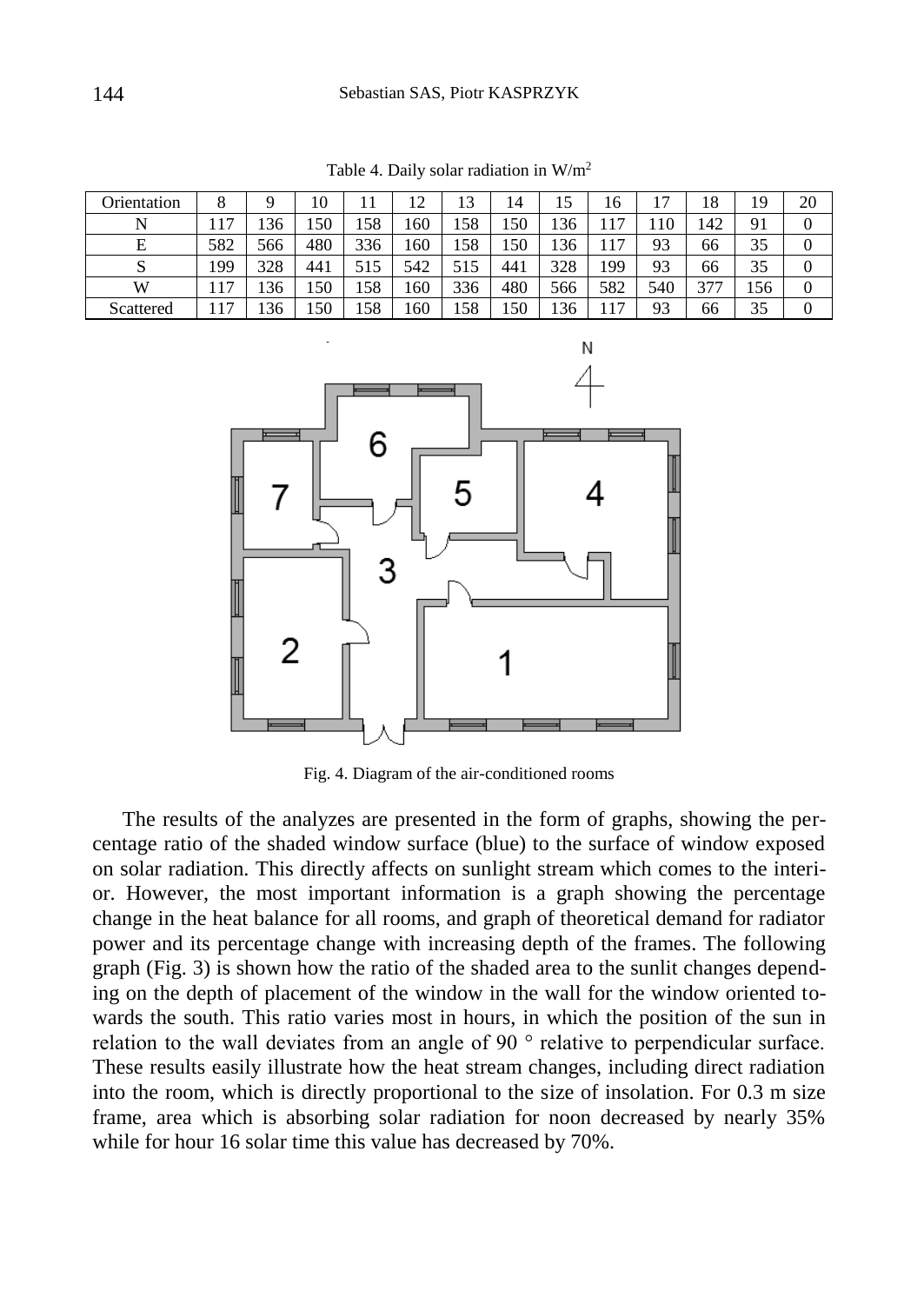



Fig. 5. Charts of changes relation of area exposed on solar radiation to shaded area, where *Rs* - is area exposed on solar radiation and *Rc* - shaded surface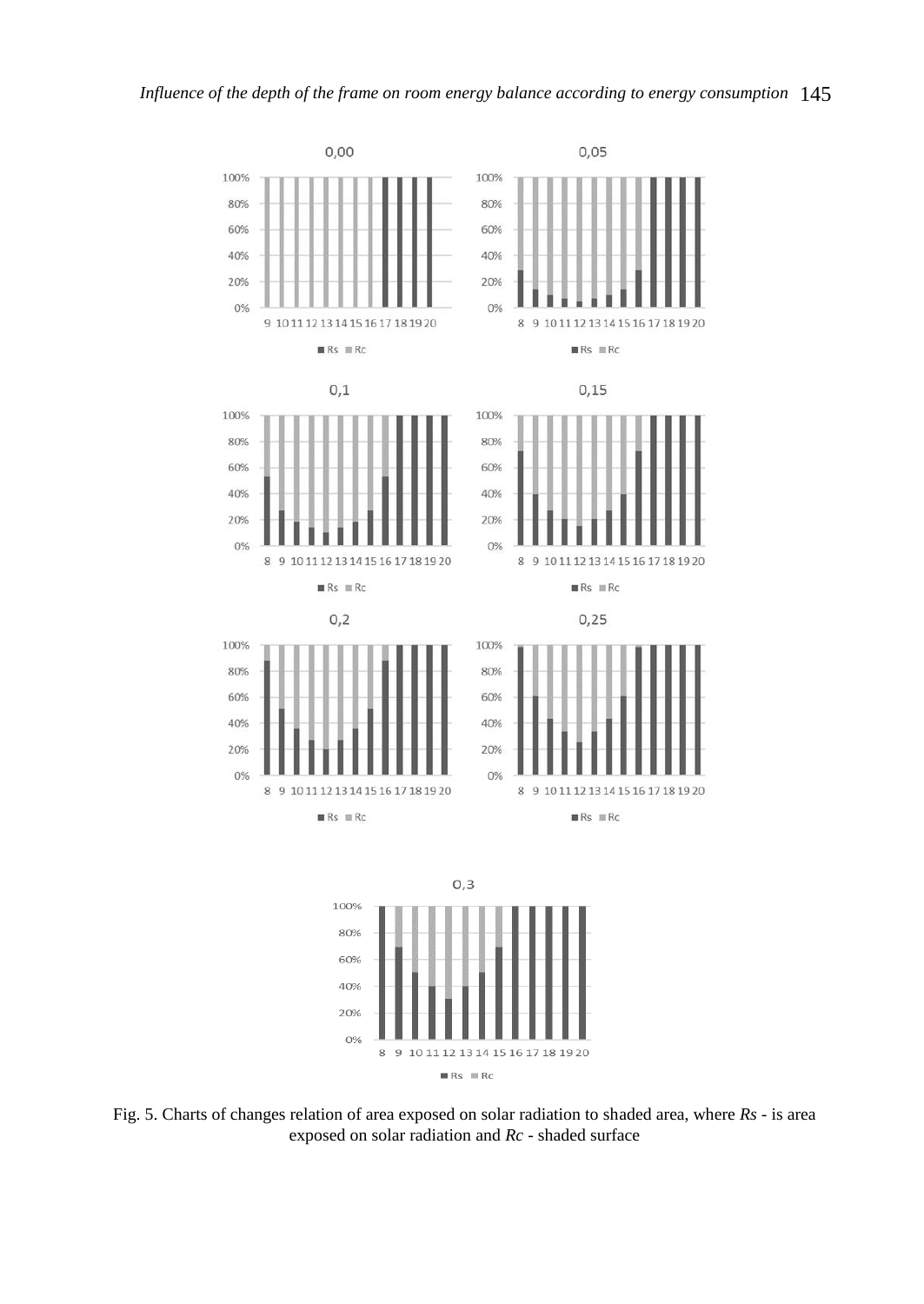Three-dimensional graph of sensible heat gains (Fig. 6) balanced for all rooms, shows how the value of sensible heat gains for the same parameters of other heat gains during changing the depth of window frame. There is a significant deflection of graph plane with values for solar time between 10-14 hour. This is a result of the arrangement of windows and the change of solar radiation intensity in time.



Fig. 6. Chart of the total heat gains





Fig. 7. Chart of the heat balance of rooms for different depths of frame

Fig. 7 shows the thermal balance of the room for different depths of frames at maximum heat gains for all rooms. Chart placed on Fig. 8 shows the change in the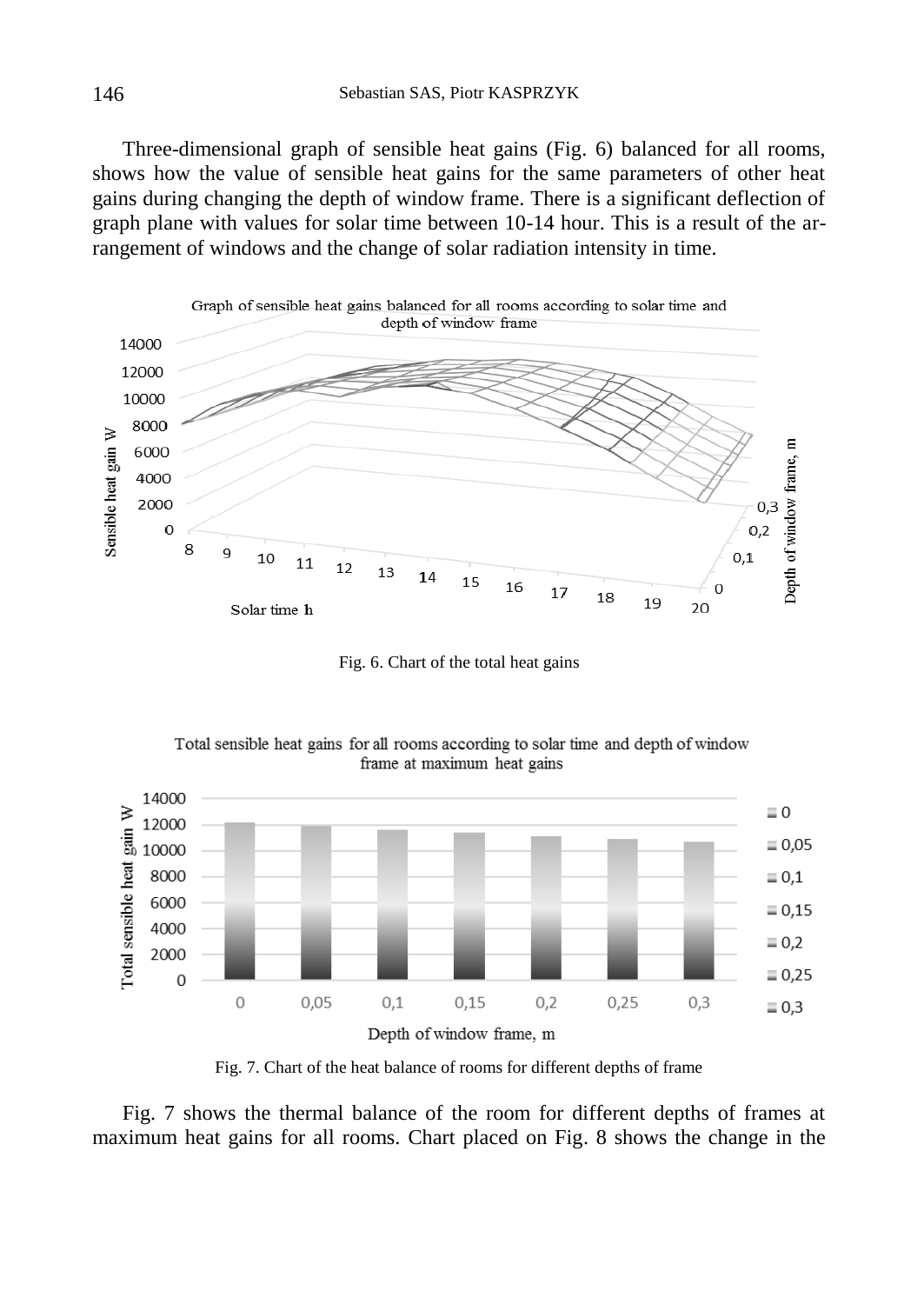total heat gain from all windows for each frame depth depending on solar radiation exposition. The largest differences can be seen between the hours of 10-14 where heat gains make the biggest differences.



Fig. 8. Diagram of the heat balance of rooms for different depths of frame



Fig. 9. Graph of the percentage change in size of the heat gains for different sizes of the frame in relation to 0.0 m the depth of frame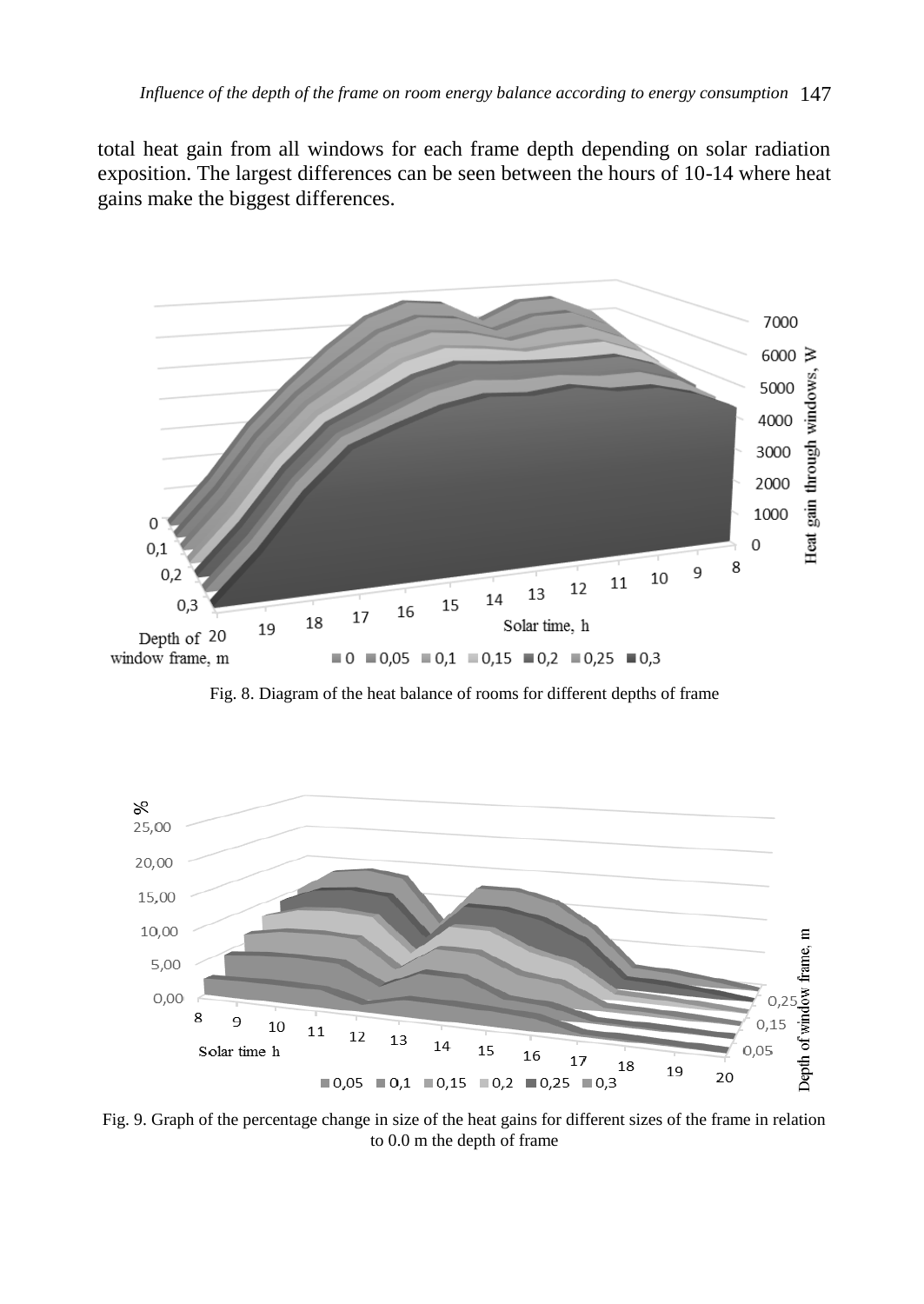Fig. 9 and 10 show the percentage change in size of the heat gains for different sizes of the frame in relation to 0.0 m the depth of frame. Changes were considered in relation to the total profits of sensible heat and in relation to changes in sensible heat gains derived only from solar radiation. Changes in the first case reach more than 14%, what indicates a significant share of solar heat gain. However, in the second case, the changes apply only to changes in solar radiation, at the highest point changes reached almost 24%.



Fig. 10. Graph of the percentage change in size of the solar heat gains for different sizes of the frame in relation to 0.0 m the depth of frame



Fig. 11. Diagram of theoretical cooling power

Fig. 11 and 12 show the theoretical cooling power demand for the parameters of supply air at 17 °C, and heat recovery in cross-plate exchanger with 70% theoretical efficiency. The change that was caused by direct solar radiation reached almost 11%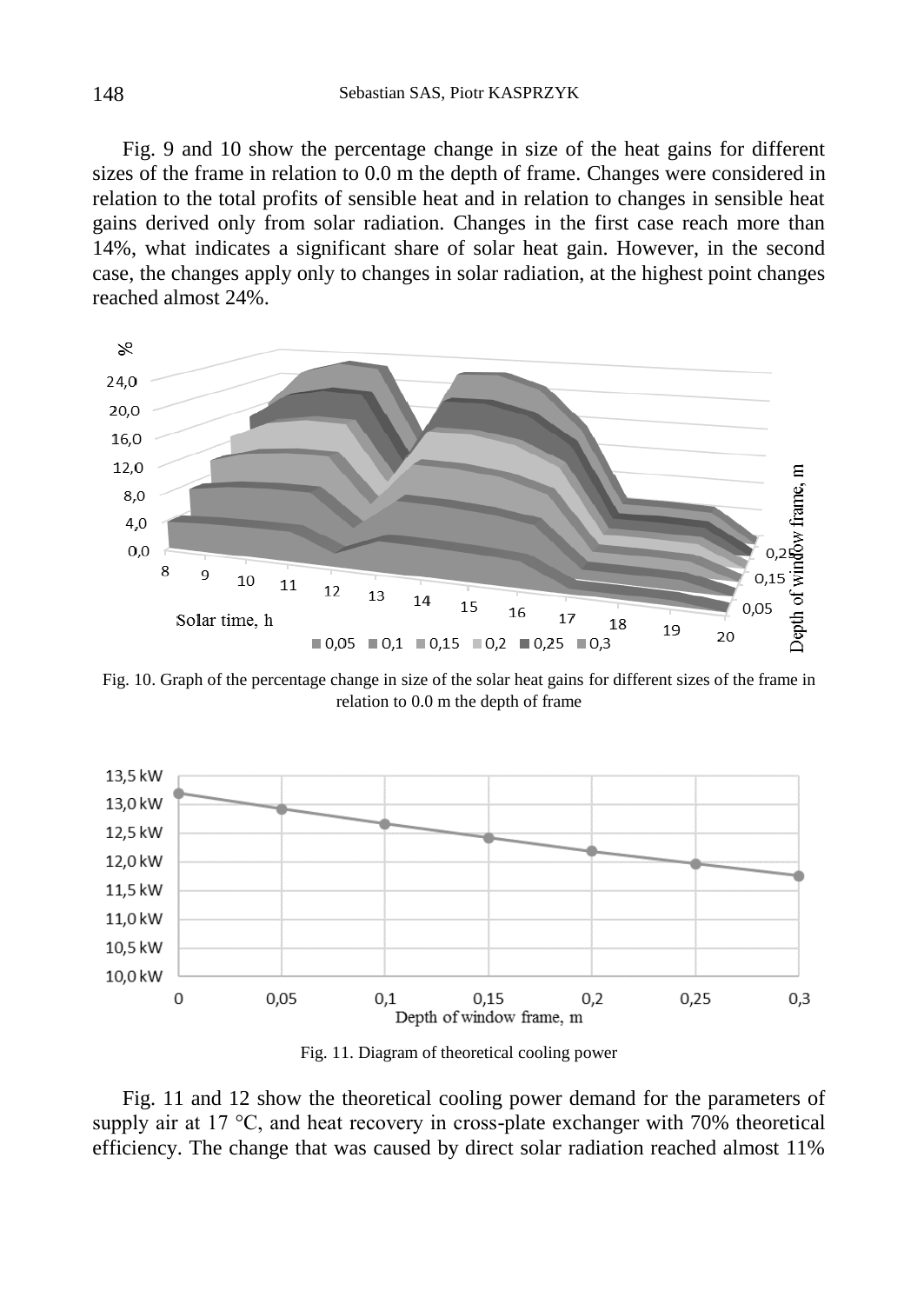and created a linear relationship. This difference for buildings with much larger areas of glazing and more spaces could cause significant discrepancies that will contribute to the cost of the investment.



Fig. 12. Diagram of the percentage change in theoretical cooling capacity

### 3. CONCLUSIONS

From the reviewed data it clearly shows that with the increase in the depth of the location of the window jambs the size of the solar radiation that passes for airconditioned buildings changes. This reduces the heat balance in the room. Increasing the depth dimension of the frames of 0.0 m to 0.3 m results in a 22.9% change in the amount of radiation that enters into all the rooms. A change of this value, compared to the total heat gain in its maximum point during the day is 14%, which also gives us a significant difference (it should also be noted that the size of glazing of the exterior walls is 18%). The theoretical cooling power demand for each frame size changes from 11.7 to 13.2 kW. This change cause of the difference of 11% for maximum depth of jambs. This changes have linear characteristics. These figures may seem negligible, but on example of a small family house, you can easily tell the difference, which for large volume buildings with a substantial degree of glazing can cause a significant difference. During the design stage, arrangement of windows with shading elements could be designed to restrict to as little as possible access to sunlight in the summer. While in the winter, it should allow solar radiation to reach rooms for the longest possible time.